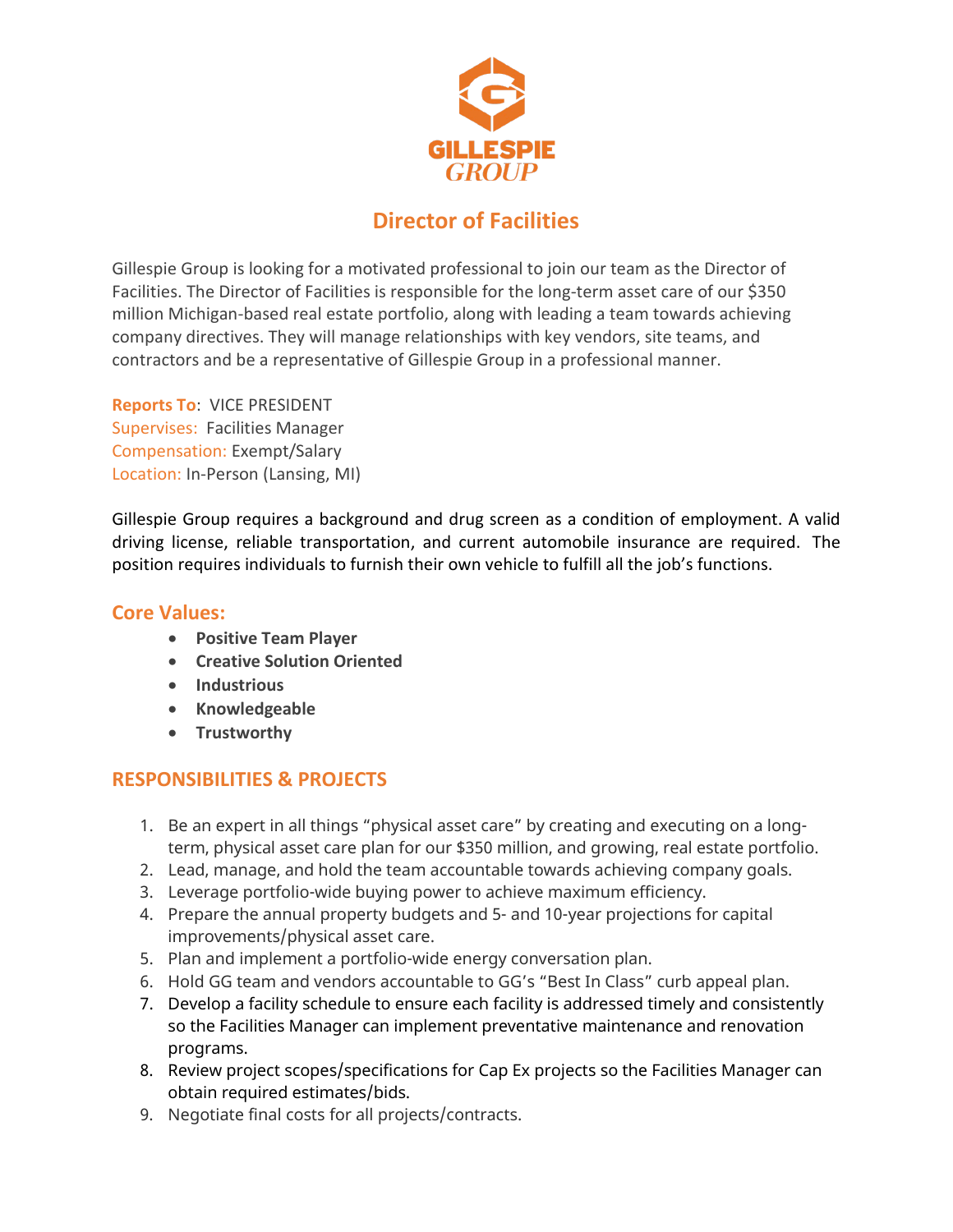- 10. Hold GG teammates and vendors accountable to maintaining high quality of work.
- 11. Maintains an ongoing dialogue and working relationship with all departments to ensure facilities needs and problems are quickly communicated, identified, and resolved.
- 12. Define and uphold safety standards, policies, and training.

### **QUALIFICATIONS**

- 1. Bachelor's degree in Business, Engineering, BCM, or equivalent facilities level experience
- 2. 5+ years' experience in facilities management or equivalent related functions with multifamily experience preferred
- 3. Knowledge of OSHA and other environmental regulations
- 4. Proven track record managing a preventative maintenance program and experience with capital projects
- 5. Previous leadership experience
- 6. Following Fair Housing guidelines as well as ensuring compliance with all local, state, and federal regulations
- 7. Knowledge of general maintenance methods, operating requirements, and safety precautions related to facilities management
- 8. Ability to meet the physical requirements of the position, such as climbing ladders and stairs; walking, kneeling, standing, squatting, twisting, and bending for long periods of time.
- 9. Excellent written and verbal communication skills
- 10. Knowledge of Microsoft Office and Outlook

### **ATTRIBUTES**

- Detail oriented
- Strategic thinker, big picture problem solver.
- Ability to think outside of the box with a sense of urgency.
- Organizational Skills
- Ability to prioritize multiple tasks to achieve timely deliveries
- General math skills
- Professional appearance and communication, both written and oral, to other GG associates, vendors, tenants, and business partners
- Ability to track project status, report, and trouble-shoot issues to ensure successful completion
- Self-starter and can work well independently as well as with others on a team
- Commitment to excellence perform duties at the highest level possible on a consistent basis.
- Demonstrate ability and temperament to work with confidential and sensitive information.